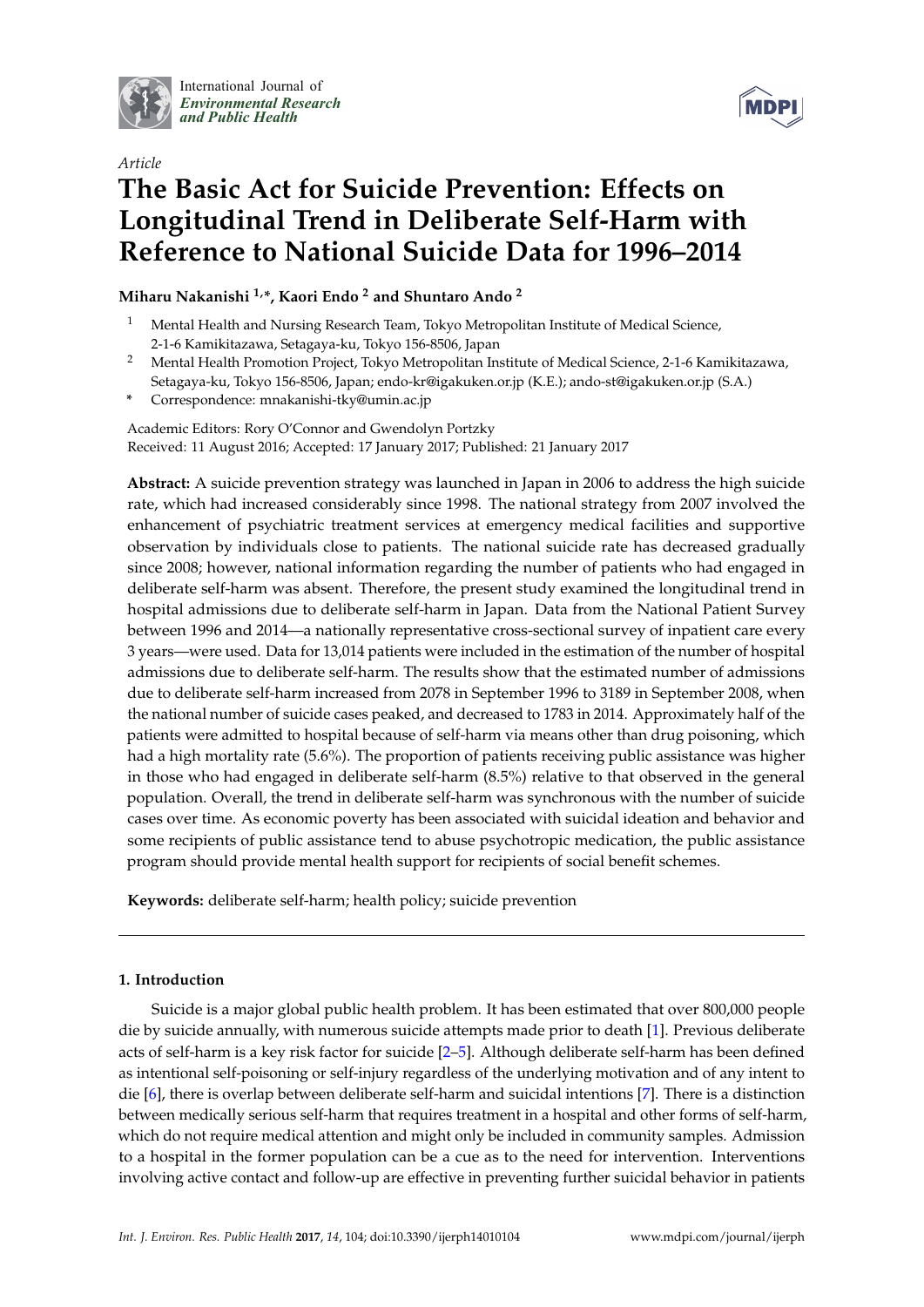admitted to emergency departments following suicide attempts [\[8\]](#page-7-3). However, no reports regarding the national prevalence of deliberate self-harm have been produced; therefore, little attention has been paid to such care. Emergency treatment for patients who engage in deliberate self-harm sometimes lacks services such as mental health assessment [\[9\]](#page-7-4) and positive encounters [\[10\]](#page-7-5).

Japan's suicide rate is higher relative to those of other Organization for Economic Co-operation and Development countries, and increased considerably following the 1998 economic recession [\[11\]](#page-7-6). In 2006, the Basic Act for Suicide Prevention allocated responsibility for suicide prevention to all stakeholders—including municipal governments—in Japan [\[12\]](#page-7-7). In 2007, the Japanese Cabinet Office released the General Principles of Suicide Prevention Policy; this included an initiative concerning "Efforts to Prevent Attempted Suicide Victims from Reattempting Suicide", which involved the enhancement of psychiatric treatment services at emergency medical facilities and support for observation by individuals close to patients (family members) [\[13\]](#page-7-8). Economic recession has been found to exert a negative impact on self-harm and suicide [\[14\]](#page-7-9); therefore, the longitudinal trend in deliberate self-harm requires examination. However, information regarding the national number of hospital admissions due to deliberate self-harm is scarce in Japan. Consequently, the effect of the national suicide prevention strategy on deliberate self-harm rates has not been examined. Therefore, the present study aimed to examine the prevalence of and time trend in hospital admissions due to deliberate self-harm in Japan. In relation to economic recession, we investigated the association between methods of self-harm behavior and the proportion of public assistance.

#### **2. Materials and Methods**

#### *2.1. Design*

The study used a cross-sectional retrospective design that sampled data from the National Patient Survey—a nationally representative cross-sectional survey of hospital services provided under the public healthcare insurance program, conducted in Japan. A detailed description of the National Patient Survey has been reported elsewhere [\[15\]](#page-7-10).

#### *2.2. Setting*

The National Patient Survey is conducted by the Ministry of Health, Labour, and Welfare in October every 3 years, and includes inpatient surveys. The current study used discharge information from databases for 1996–2014, as this included the economic recession (1997) and introduction of the Basic Act for Suicide Prevention (2006). Permission to access the National Patient Survey data during the study period was obtained from the Ministry of Health, Labour, and Welfare.

The National Patient Survey used a two-stage stratified random sampling procedure. In the first stage, 76% of all hospitals were selected; in the second stage, discharge samples were selected from the chosen hospitals. The managing director of each hospital was asked to provide patient data on a designated date between 21 and 23 October every 3 years. Patient data were examined for 1 to 30 September every 3 years between 1996 and 2014.

#### *2.3. Participants*

In total, 5,978,024 patient-level questionnaires were collected during the study period. Data were extracted for 13,014 patients who had engaged in deliberate self-harm, and whose primary disease code fell between S00 and T98 in the International Statistical Classification of Diseases and Related Health Problems, 10th Revision (ICD-10). Data for these patients were included in the estimation of the national number of hospital admissions due to deliberate self-harm.

#### *2.4. Measurements*

The National Patient Survey includes questions pertaining to discharged patients' primary diseases, deliberate self-harm, treatment outcomes, and characteristics. A weighting coefficient was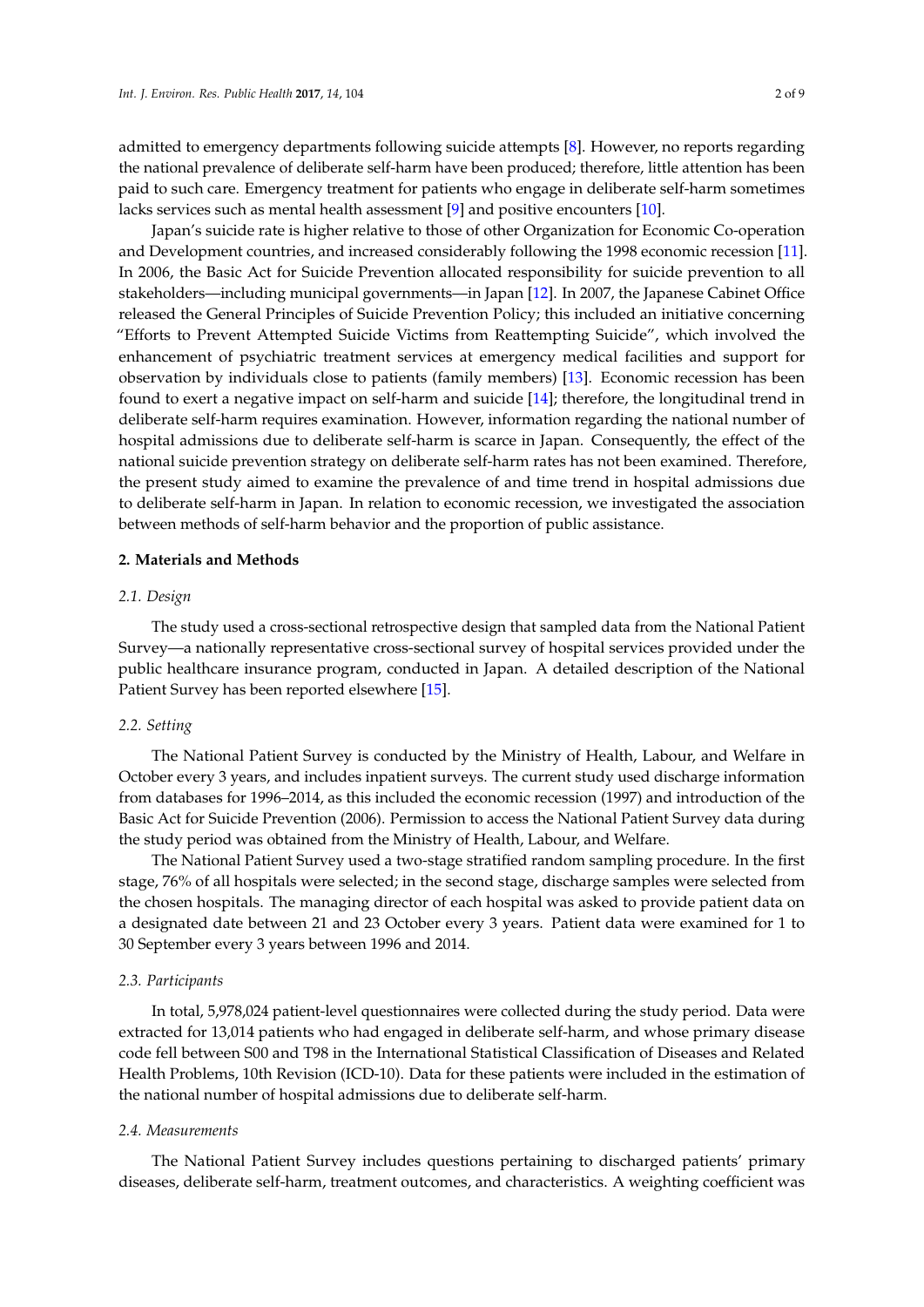allocated to each patient based on the sampling rate. Regional residence and hospital characteristics were derived from the Survey of Medical Institutions.

Primary diseases were classified using ICD-10 codes A00–T98. When the primary disease was coded as injury, poisoning, and certain other consequences of external causes (S00–T98), external causes were classified into four categories: deliberate self-harm, harm caused by others, accident, and other/not specified. The presence of deliberate self-harm was used to extract data for the patient sample. Based on previous studies that reported fatalities occurring due to different means of self-harm [\[2,](#page-6-1)[3,](#page-6-2)[5\]](#page-7-0), patients were classified into the following three categories: drug poisoning, substance poisoning, and other self-injury.

Treatment outcomes were classified into six categories: cured, improved, unchanged, worsened, death, and other condition. In the current study, the number of decedents was used as a measure of fatality.

Information regarding the following patient characteristics was collected: age, sex, duration of hospitalization, and receipt of public assistance. The Japanese public assistance program provides social benefit to people who are classified as destitute according to their daily needs.

Regional data were obtained by summing municipal data regarding the number of psychiatric hospital beds per 1000 population in the health region as of 1 October each year (derived from the Survey of Medical Institutions). The total population as of 31 March each year was derived from the Basic Resident Register and Population (Ministry of Internal Affairs and Communications). The prefectural government plans the allocation of healthcare resources based on health regions ("the secondary tier of medical care"), which usually include multiple municipalities. During the study period, the number of included municipalities decreased from 3252 to 1741 because of a municipal merger, in which the boundaries of health regions were revised. Therefore, each variable was calculated based on the boundaries of municipalities and health regions as of 1 October 2014.

The locations of patients' residences and hospitals were classified into four categories: same municipality, different municipality in same region, different region in same prefecture (state), and different prefecture.

#### *2.5. Ethical Considerations*

The completion and return of the survey implied consent; therefore, the hospitals were not required to sign consent forms. To preserve respondents' anonymity, identification numbers were assigned to hospitals and patients. The study was approved by the ethics review board at the Tokyo Metropolitan Institute of Medical Science (Project No. 15-4, approval on 16 March 2015), and the investigations were carried out following the rules of the Declaration of Helsinki of 1975, revised in 2008.

#### *2.6. Data Analysis*

Patients were divided into groups according to the means via which deliberate self-harm occurred, and age distribution was compared between these groups. The patient sample was divided into three categories using the 25th and 75th percentiles for each regional characteristic. The national number of patients admitted to hospital because of deliberate self-harm and subsequently discharged was estimated by summing the weighting coefficients for the patients with reference to the national number of suicide cases each September. Suicide statistics were derived from vital statistics provided by the Ministry of Health, Labour, and Welfare in Japan. All statistical analyses were conducted using Stata SE for Windows, version 14.0 (StataCorp, College Station, TX, USA). The two-tailed significance level was set at 0.05.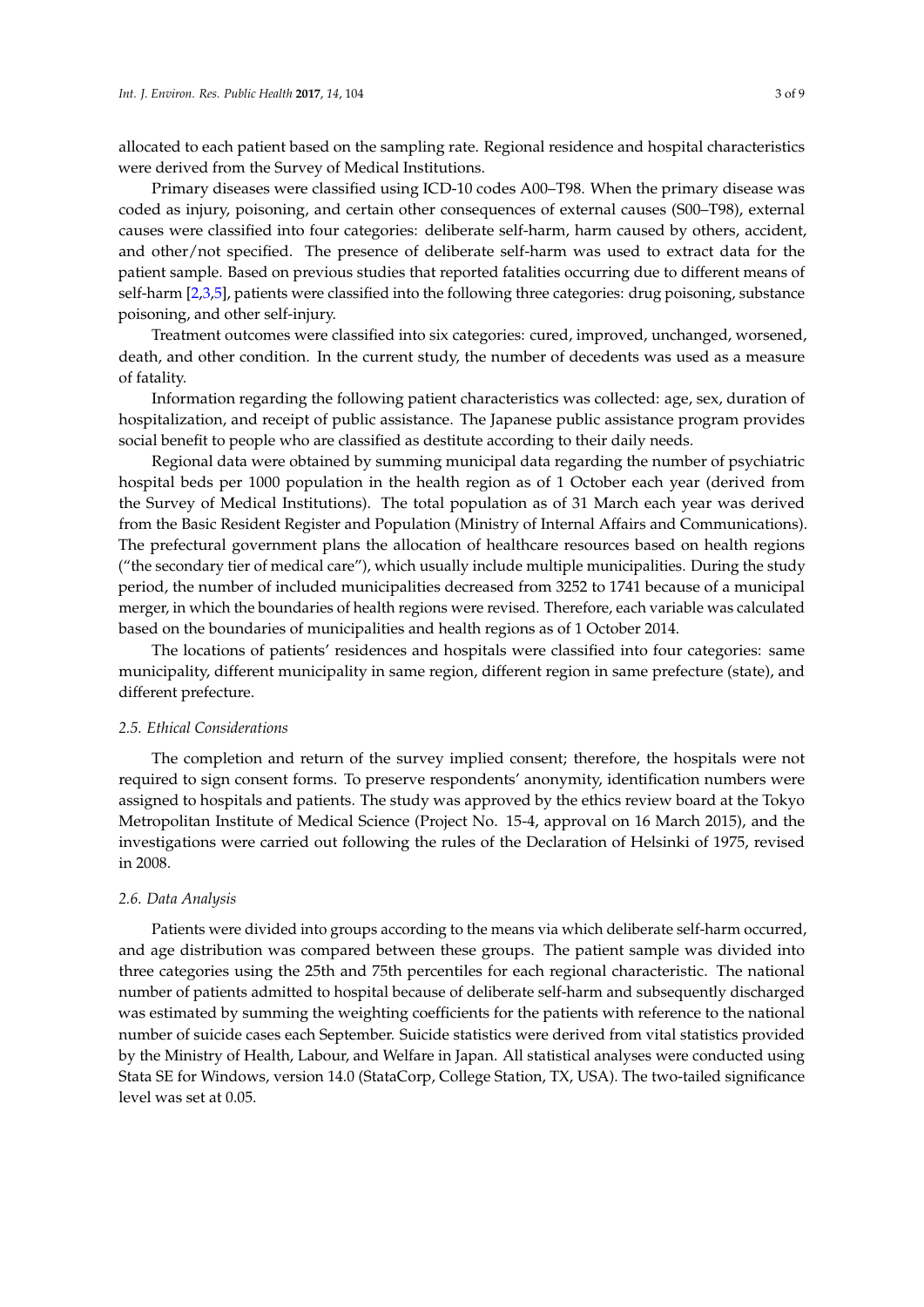### **3. Results**

#### *3.1. Patient Characteristics*

Of the 13,014 patients admitted to hospital because of deliberate self-harm, 42.2% were men. The patients' mean age was 43.4 (standard deviation: 21.5) years. In addition, 40% received follow-up outpatient care from the hospital to which they were admitted. More than half of the patients were admitted to hospitals in the municipality in which they resided, and one third resided in a region with fewer psychiatric beds per population (Table [1\)](#page-3-0). Almost half of the patients (*n* = 6015, 46.2%) were discharged within 2 days of admission.

<span id="page-3-0"></span>**Table 1.** Patients admitted to hospital because of deliberate self-harm and subsequently discharged.

| Variable                                                                | Mean (SD) or $n$ (%) |
|-------------------------------------------------------------------------|----------------------|
| Follow up after discharge                                               |                      |
| Decedents, $n$ $(\%)$                                                   | 471 (3.6)            |
| Outpatient care from the hospital, $n$ (%)                              | 5392 (41.4)          |
| Outpatient care from another hospital, $n$ (%)                          | 3730 (28.7)          |
| Home healthcare, $n$ (%)                                                | 35(0.3)              |
| Other situation at home, unspecified, $n$ (%)                           | 1941 (14.9)          |
| Admission to another hospital, $n$ (%)                                  | 1030 (7.9)           |
| Admission to geriatric intermediate care, $n$ (%)                       | 67(0.5)              |
| Admission to residential facility, $n$ (%)                              | 58 (0.4)             |
| Other setting, unspecified, $n$ (%)                                     | 290 (2.2)            |
| Year of discharge                                                       |                      |
| 1996, $n$ (%)                                                           | 1271 (9.8)           |
| 1999, n (%)                                                             | 1918 (14.7)          |
| 2002, $n$ (%)                                                           | 2043 (15.7)          |
| 2005, $n$ (%)                                                           | 2170 (16.7)          |
| 2008, $n$ (%)                                                           | 2508 (19.3)          |
| 2011, $n$ (%)                                                           | 1562 (12.0)          |
| 2014, $n$ (%)                                                           | 1542 (11.8)          |
| Age, year, mean (standard deviation) +                                  | 43.4 (21.5)          |
| Sex, male, $n$ (%)                                                      | 5495 (42.2)          |
| Duration of hospitalization, days, mean (standard deviation) ‡          | 15.7 (69.7)          |
| Location of patient's residence and hospital §                          |                      |
| Same municipality, $n$ (%)                                              | 6994 (54.2)          |
| Different municipality in same region, $n$ (%)                          | 3344 (25.9)          |
| Different region in same prefecture (state), $n$ (%)                    | 1904 (14.8)          |
| Different prefecture, $n$ (%)                                           | 661(5.1)             |
| Receipt of public assistance, $n$ (%)                                   | 1112 (8.5)           |
| Regional number of psychiatric beds per population, patient residence § |                      |
| <25th percentile, $n$ (%)                                               | 3864 (29.9)          |
| 25-75th percentile, $n$ (%)                                             | 6588 (51.1)          |
| >75th percentile, $n$ (%)                                               | 2450 (19.0)          |

† Three cases were excluded because of missing data regarding age; ‡ 32 cases were excluded because of missing data regarding duration of hospitalization; § 112 cases were excluded because of missing data regarding patient residence.

Of the 13,014 patients, 6025 were admitted to hospital because of injury (ICD-10 codes S00–T34). In addition, 5674 were admitted to hospital because of drug poisoning (T36–T50); of these, 5212 had taken other unspecified drugs, medicaments, or biological substances (T50.9), while 358 had taken antiepileptic, sedative-hypnotic, or antiparkinsonism drugs (T41). In addition, 1056 patients were admitted to hospital because of substance poisoning (T51–T65); of these, 592, 217, and 176 had experienced the toxic effects of unspecified substances (T65.9), pesticides (T60), and carbon monoxide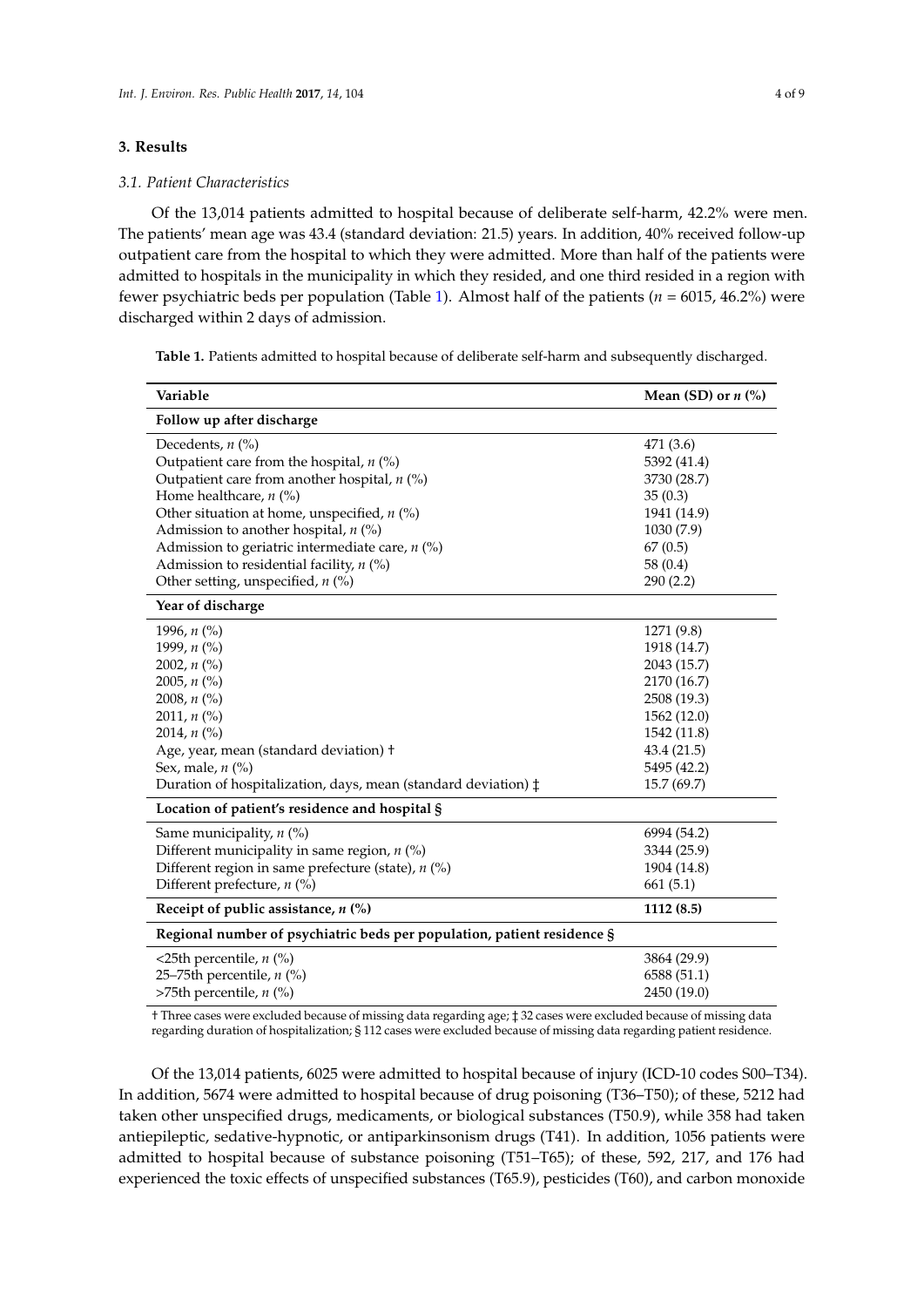(T58), respectively. The remaining 259 patients included 183, 12, 10, and 54 admitted because of other unspecified effects of external causes (T66–T78); certain early complications of trauma (T79); complications of surgical and medical care, not elsewhere classified (T80–T88); and the sequelae of injuries, poisoning, and other consequences of external causes (T90–T98), respectively. Therefore, patients were divided into following three categories: drug poisoning (*n* = 5677; T36–T50 and T96), substance poisoning ( $n = 1060$ ; T51–T65 and T97), and other self-injury ( $n = 6277$ ; S00–T34, T66–T96, and T98); the proportions of decedents in these groups were  $1\%$  ( $n = 57$ ), 6.9% ( $n = 73$ ), and  $5.4\%$  $(n = 341)$ , respectively.

Patients admitted because of drug poisoning were younger relative to those admitted because of substance poisoning or other self-injury,  $F(2) = 536.34$ ,  $p < 0.001$ . Most patients admitted because of drug poisoning were aged between 20 and 39 years. Approximately 800 cases involved other self-injury, across all age groups (Figure [1\)](#page-4-0).

<span id="page-4-0"></span>

for every third September between 1996 and 2014. every third September between 1996 and 2014. **Figure 1.** Observed numbers of patients according to age group and type of deliberate self-harm,

The graph shows the observed number of patients admitted to hospital because of deliberate The graph shows the observed number of patients admitted to hospital because of deliberate self-harm and subsequently discharged, according to age and type of self-harm, for every third September between 1996 and 2014. September between 1996 and 2014.

# *3.2. Estimation of the Number of Patients Who Engaged in Deliberate Self-Harm 3.2. Estimation of the Number of Patients Who Engaged in Deliberate Self-Harm*

The estimated number of patients who had engaged in deliberate self-harm during the month of September increased from 2078 in 1996 to 3189 in 2008, when the number of suicide cases reached of September increased from 2078 in 1996 to 3189 in 2008, when the number of suicide cases reached a peak, and decreased to 1783 in 2014 (Figure [2\)](#page-5-0). The estimated number of cases involving drug a peak, and decreased to 1783 in 2014 (Figure 2). The estimated number of cases involving drug poisoning increased between 1996 and 2008, and decreased between 2011 and 2014. The estimated poisoning increased between 1996 and 2008, and decreased between 2011 and 2014. The estimated number of cases involving other self-injury remained at approximately 1500 between 1996 and 2008, number of cases involving other self-injury remained at approximately 1500 between 1996 and 2008,  $\frac{1}{2}$ and decreased in 2011. The estimated numbers of cases involving substance poisoning were higher and decreased in 2011. The estimated numbers of cases involving substance poisoning were higher in The estimated number of patients who had engaged in deliberate self-harm during the month 2008 and 2011 relative to those observed in the other years included in the study.

in 2008 and 2011 relative to those observed in the other years included in the study. The graph shows the estimated numbers of patients admitted to hospital because of deliberate self-harm and subsequently discharged, according to type of self-harm, for every third September between 1996 and 2014. Quarry marks represent the national number of suicide cases for each September. Suicide statistics were derived from vital statistics provided by the Ministry of Health, Labour, and Welfare in Japan.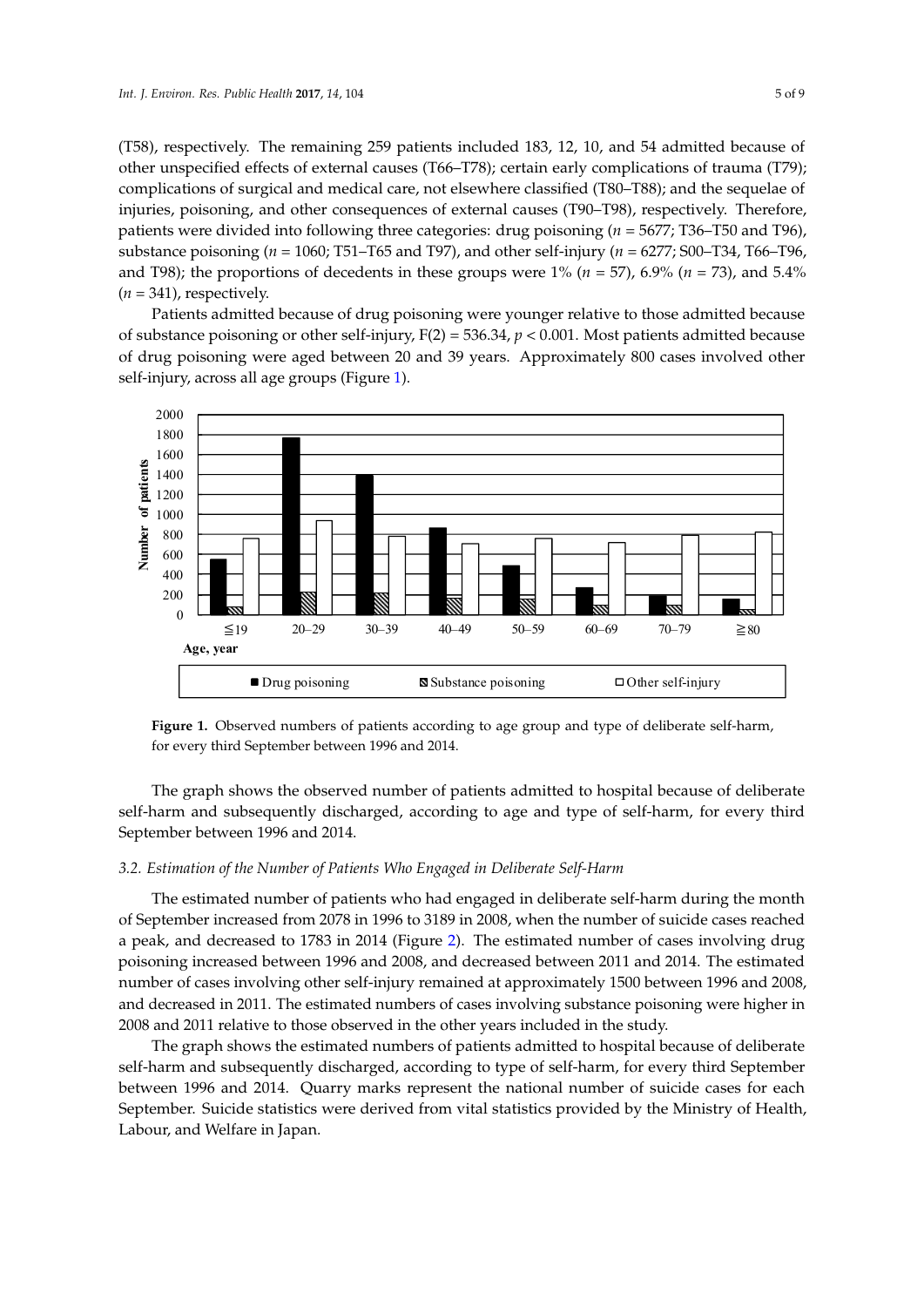<span id="page-5-0"></span>

**Figure 2.** Estimated numbers of patients admitted to hospital because of deliberate self-harm and **Figure 2.** Estimated numbers of patients admitted to hospital because of deliberate self-harm and subsequently discharged, for every third September between 1996 and 2014. subsequently discharged, for every third September between 1996 and 2014.

#### $T_{\text{S}}$  shows the estimated to hospital because of  $\alpha$  patients admitted to hospital because of deliberation **4. Discussion**

The estimated number of patients who engaged in deliberate self-harm increased between 1996 and 2008, and decreased in 2011, in parallel with the national number of suicide cases. Approximately half of the patients were admitted because of self-harm involving means other than drug poisoning, which had a relatively high mortality rate (5.6%). This patient group included higher numbers of patients of the male sex and older age, which have been associated with fatal self-harm [\[2](#page-6-1)[,3\]](#page-6-2).

This was the first study to demonstrate similar time trends for the numbers of suicides and hospital admissions due to deliberate self-harm, using national data. The results provide evidence to support the theory that while there are many differences between suicide and self-harming behavior, some cases of suicide and deliberate self-harm have overlapping spectra [\[14](#page-7-9)[,16](#page-7-11)[,17\]](#page-7-12). The results also indicated that the number of patients admitted to hospital because of deliberate self-harm was similar to the number of suicide decedents in Japan. Further, these patients were younger relative to suicide decedents. Whereas younger populations usually have lower suicide rates compared to middle-aged and elderly individuals, suicide prevention should include the former in the target population as well as the older generations. Care for suicide prevention should be provided for those who commit deliberate self-harm, as suggested by previous Swedish research [18].

The proportion of public assistance recipients  $(8.5%)$  in the patient sample was higher relative to that observed in the general population  $(1.67%$  in 2012) [\[19\]](#page-7-14). As economic poverty has been associated with suicidal ideation and behavior  $[20]$ , receipt of public assistance could be a risk factor for deliberate self-harm. The rate of receipt of public assistance was particularly high in drug poisoning cases. In addition, some recipients of public assistance tend to abuse psychotropic medication [21]. Furthermore, most drug poisoning cases in Japan involved current or previous exposure to psychotropic medication [22]. Deliberate self-harm is also associated with a range of psychiatric difficulties [23,24]. However, recipients of public assistance are excluded from coverage by the public healthcare insurance program, and hence excluded from the regular health-check system that health insurers are obliged to provide in Japan. Therefore, receipt of public assistance could indicate a need for mental health care, and the public assistance program should provide mental health support for recipients of social benefit schemes.

The number of patients admitted because of drug poisoning increased in parallel with the national suicide rate from 1998 onward, when unemployment increased dramatically following the economic recession. Since then, drug poisoning has been one of the most prevalent means of deliberate self-harm. Unlike in the United States, firearms are unavailable to the public in Japan [25]; therefore, drug poisoning is a more accessible means of self-harm. While the Japanese healthcare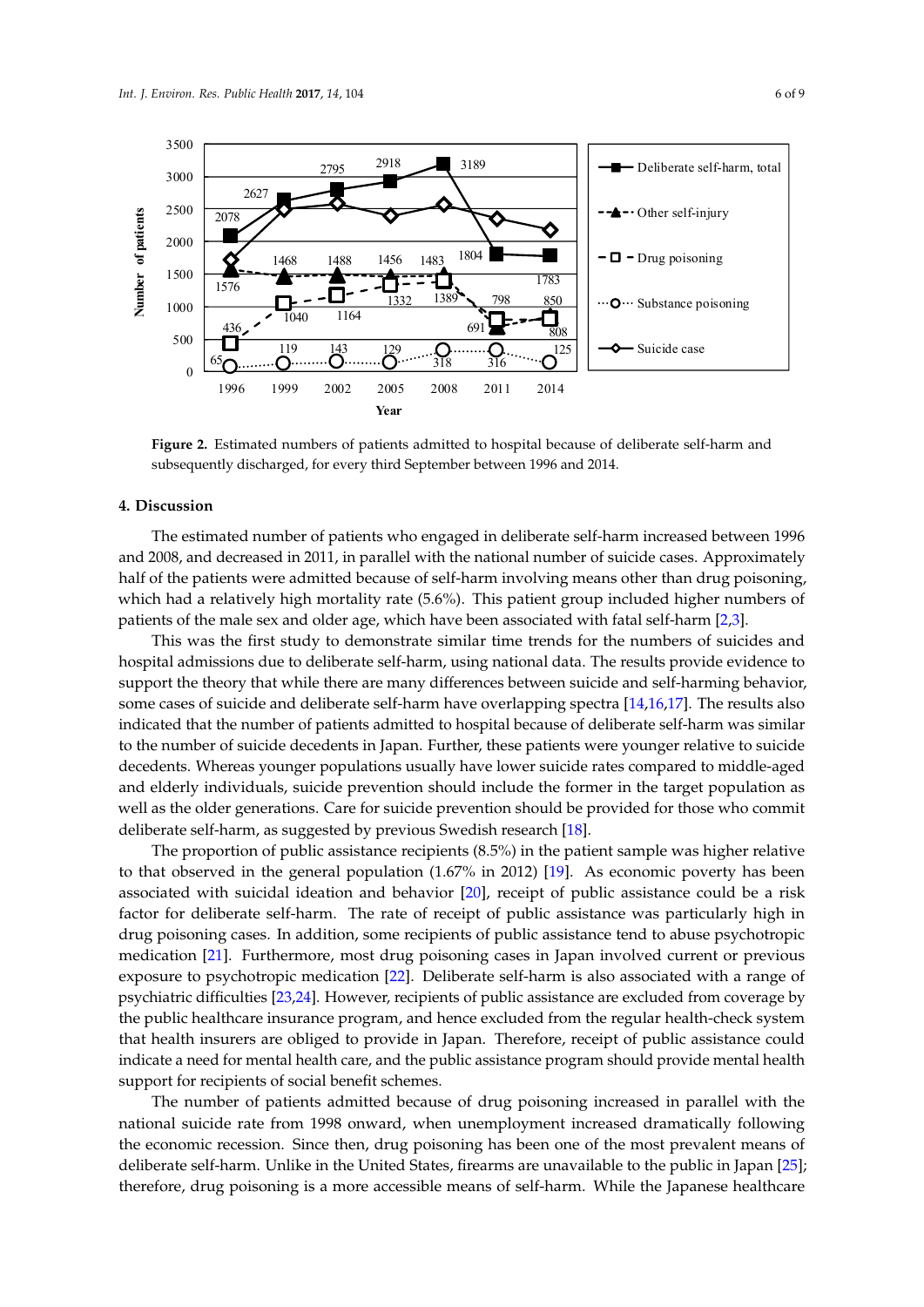scheme—which consists of public insurance programs—covers all residents, there is no registration system for general practitioners. Therefore, people can access multiple physicians without mandatory referral or information sharing. Patients who have engaged in deliberate self-harm could be discharged from hospital without referral to their general practitioner. A system via which information regarding deliberate drug poisoning is shared between general practitioners and hospitals should be established.

The estimated number of substance poisoning cases increased in 2008 (318) and 2011 (316). According to vital statistics provided by the Ministry of Health, Labour, and Welfare [\[26\]](#page-8-2), the number of suicide cases involving substance poisoning (ICD-10 codes: X65–X69) were high in 2005 (*n* = 5062) and 2008 (*n* = 4814). The difference in time trends between cases involving deliberate self-harm and suicide could be attributed to the sampling process used for patients who had engaged in deliberate self-harm. As our sample was limited to patients who had been discharged from hospital, those who had not received inpatient care were excluded. Future studies should use epidemiological designs to capture the national prevalence of deliberate self-harm in Japan.

The present study was the first to estimate the national number of hospital admissions due to deliberate self-harm in Japan. The National Patient Survey did not include ICD-10 codes V01–Y98 (external causes of morbidity and mortality); therefore, information regarding certain means of self-injury, such as hanging, jumping, cutting, or piercing, was unavailable. Patients with self-injury would have included those who were treated for hanging, jumping, cutting, or piercing; however, we could not identify these subgroups because of a lack of information. In addition, the National Patient Survey did not collect detailed information regarding comorbid mental illness or other socio-demographic factors. Further, the cross-sectional design did not allow assessment of multiple admissions over time.

#### **5. Conclusions**

In conclusion, the trend in deliberate self-harm was synchronous with that in suicide cases over time. Suicide prevention strategies should include care for those who attempt suicide and target younger, as well as middle-aged and elderly, individuals. In addition, the public assistance program should provide mental health support for recipients of social benefit schemes, and a system via which information regarding deliberate drug poisoning is shared between general practitioners and hospitals should be established.

**Acknowledgments:** The present study was funded by JSPS KAKENHI through a Grant-in-Aid for Young Scientists (B), Grant Number JP15K20796. The funding source had no involvement in the design or conduct of the study; collection, management, analysis, or interpretation of the data; or the preparation, review, or approval of the manuscript. The views and opinions expressed herein are those of the authors and not necessarily those of the Tokyo Metropolitan Institute of Medical Science, the Cabinet Office, or the Ministry of Health, Labour, and Welfare.

**Author Contributions:** Miharu Nakanishi and Shuntaro Ando conceived and designed the experiments; Miharu Nakanishi performed experiments; Miharu Nakanishi analyzed data; Kaori Endo contributed reagents/materials/analysis tools; all authors wrote the paper.

**Conflicts of Interest:** Miharu Nakanishi received personal fees from Eli Lilly and grants from the Pfizer Health Research Foundation, unrelated to the submitted work, during the study period. The remaining authors declare no conflict of interest.

#### **References**

- <span id="page-6-0"></span>1. World Health Organization. *Preventing Suicide: A Global Imperative*; World Health Organization: Geneva, Switzerland, 2014.
- <span id="page-6-1"></span>2. Zahl, D.L.; Hawton, K. Repetition of deliberate self-harm and subsequent suicide risk: Long-term follow-up study of 11,583 patients. *Br. J. Psychiatry* **2004**, *185*, 70–75. [\[CrossRef\]](http://dx.doi.org/10.1192/bjp.185.1.70) [\[PubMed\]](http://www.ncbi.nlm.nih.gov/pubmed/15231558)
- <span id="page-6-2"></span>3. Cooper, J.; Kapur, N.; Webb, R.; Lawlor, M.; Guthrie, E.; Mackway-Jones, K.; Appleby, L. Suicide after deliberate self-harm: A 4-year cohort study. *Am. J. Psychiatry* **2005**, *162*, 297–303. [\[CrossRef\]](http://dx.doi.org/10.1176/appi.ajp.162.2.297) [\[PubMed\]](http://www.ncbi.nlm.nih.gov/pubmed/15677594)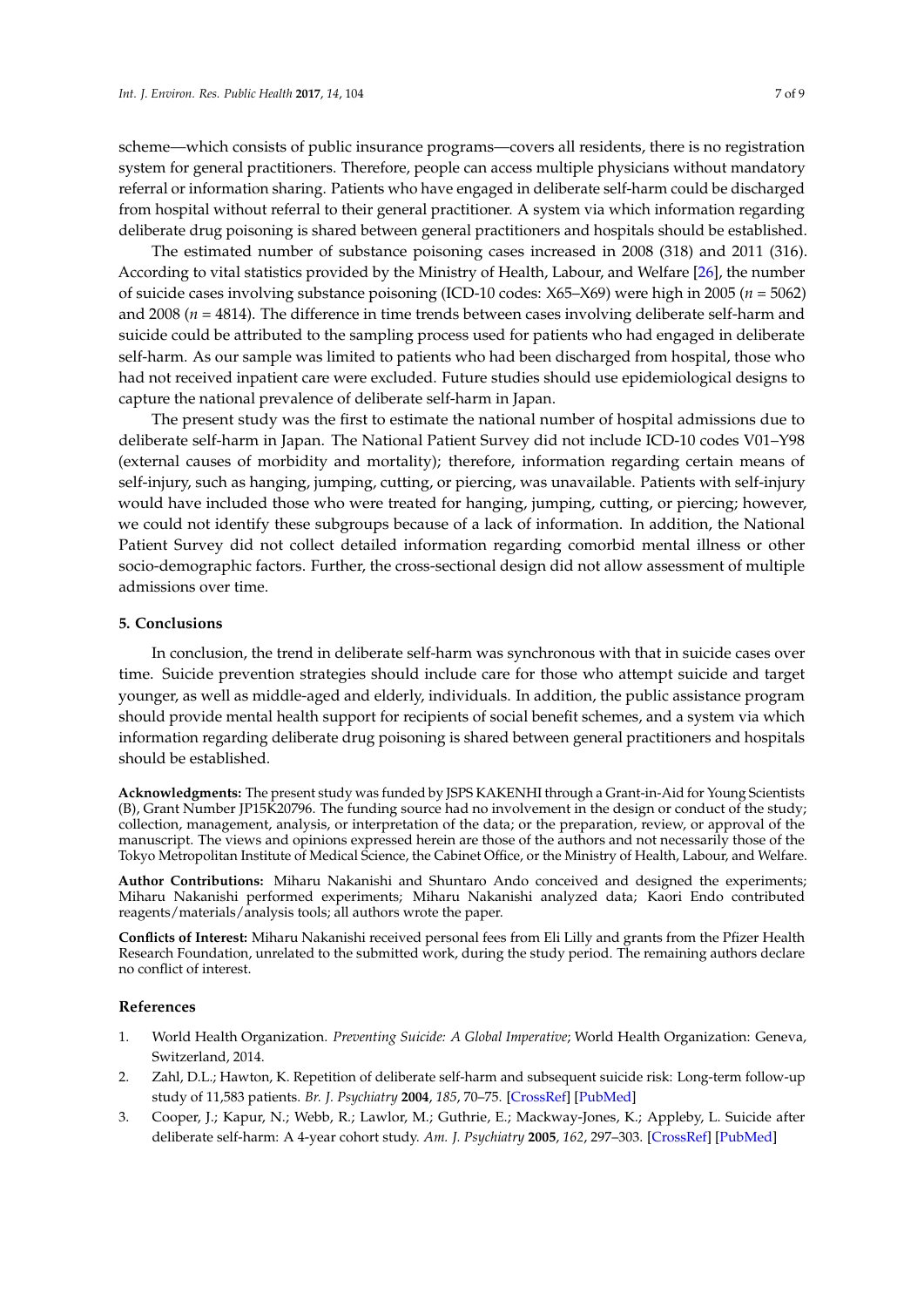- 4. Inoue, K.; Tanii, H.; Fukunaga, T.; Abe, S.; Nishimura, F.; Kimura, Y.; Nishimura, Y.; Nishida, A.; Kajiki, N.; Tawara, J.; et al. The importance of the frequency of suicide attempts as a risk factor of suicide. *J. Forensic Leg. Med.* **2008**, *15*, 24–26. [\[CrossRef\]](http://dx.doi.org/10.1016/j.jcfm.2006.10.003) [\[PubMed\]](http://www.ncbi.nlm.nih.gov/pubmed/17239647)
- <span id="page-7-0"></span>5. Runeson, B.; Haglund, A.; Lichtenstein, P.; Tidemalm, D. Suicide risk after nonfatal self-harm: A national cohort study, 2000–2008. *J. Clin. Psychiatry* **2016**, *77*, 240–246. [\[CrossRef\]](http://dx.doi.org/10.4088/JCP.14m09453) [\[PubMed\]](http://www.ncbi.nlm.nih.gov/pubmed/26301588)
- <span id="page-7-1"></span>6. Skegg, K. Self-harm. *Lancet* **2005**, *366*, 1471–1483. [\[CrossRef\]](http://dx.doi.org/10.1016/S0140-6736(05)67600-3)
- <span id="page-7-2"></span>7. Hawton, K.; Rodham, K.; Evans, E.; Weatherall, R. Deliberate self-harm in adolescents: Self report survey in schools in England. *BMJ* **2002**, *325*, 1207–1211. [\[CrossRef\]](http://dx.doi.org/10.1136/bmj.325.7374.1207) [\[PubMed\]](http://www.ncbi.nlm.nih.gov/pubmed/12446536)
- <span id="page-7-3"></span>8. Inagaki, M.; Kawashima, Y.; Kawanishi, C.; Yonemoto, N.; Sugimoto, T.; Furuno, T.; Ikeshita, K.; Eto, N.; Tachikawa, H.; Shiraishi, Y.; et al. Interventions to prevent repeat suicidal behavior in patients admitted to an emergency department for a suicide attempt: A meta-analysis. *J. Affect. Disord.* **2015**, *175*, 66–78. [\[CrossRef\]](http://dx.doi.org/10.1016/j.jad.2014.12.048) [\[PubMed\]](http://www.ncbi.nlm.nih.gov/pubmed/25594513)
- <span id="page-7-4"></span>9. Olfson, M.; Grameroff, M.J.; Marcus, S.C.; Greenberg, T.; Shaffer, D. Emergency treatment of young people following deliberate self-harm. *Arch. Gen. Psychiatry* **2005**, *62*, 1122–1128. [\[CrossRef\]](http://dx.doi.org/10.1001/archpsyc.62.10.1122) [\[PubMed\]](http://www.ncbi.nlm.nih.gov/pubmed/16203957)
- <span id="page-7-5"></span>10. Owens, C.; Hansford, L.; Sharkey, S.; Ford, T. Needs and fears of young people presenting at Accident and Emergency department following an act of self-harm: Secondary analysis of qualitative data. *Br. J. Psychiatry* **2016**, *208*, 286–291. [\[CrossRef\]](http://dx.doi.org/10.1192/bjp.bp.113.141242) [\[PubMed\]](http://www.ncbi.nlm.nih.gov/pubmed/26450583)
- <span id="page-7-6"></span>11. OECD Health Statistics 2016—Frequently Requested Data. Available online: [http://www.oecd.org/els/](http://www.oecd.org/els/health-systems/OECD-Health-Statistics-2016-Frequently-Requested-Data.xls) [health-systems/OECD-Health-Statistics-2016-Frequently-Requested-Data.xls](http://www.oecd.org/els/health-systems/OECD-Health-Statistics-2016-Frequently-Requested-Data.xls) (accessed on 8 July 2016).
- <span id="page-7-7"></span>12. 2015 White Paper on Suicide Prevention in Japan—Digest Version. Available online: [http://warp.da.ndl.](http://warp.da.ndl.go.jp/info:ndljp/pid/9929094/www8.cao.go.jp/jisatsutaisaku//whitepaper/en/w-2015/summary.html) [go.jp/info:ndljp/pid/9929094/www8.cao.go.jp/jisatsutaisaku//whitepaper/en/w-2015/summary.html](http://warp.da.ndl.go.jp/info:ndljp/pid/9929094/www8.cao.go.jp/jisatsutaisaku//whitepaper/en/w-2015/summary.html) (accessed on 20 January 2017).
- <span id="page-7-8"></span>13. Nakanishi, M.; Yamauchi, T.; Takeshima, T. National strategy for suicide prevention in Japan: Impact of a national fund on progress of developing systems for suicide prevention and implementing initiatives among local authorities. *Psychiatry Clin. Neurosci.* **2015**, *69*, 55–64. [\[CrossRef\]](http://dx.doi.org/10.1111/pcn.12222) [\[PubMed\]](http://www.ncbi.nlm.nih.gov/pubmed/25041482)
- <span id="page-7-9"></span>14. Corcoran, P.; Griffin, E.; Arensman, E.; Fitzgerald, A.P.; Perry, I.J. Impact of the economic recession and subsequent austerity on suicide and self-harm in Ireland: An interrupted time series analysis. *Int. J. Epidemiol.* **2015**, *44*, 969–977. [\[CrossRef\]](http://dx.doi.org/10.1093/ije/dyv058) [\[PubMed\]](http://www.ncbi.nlm.nih.gov/pubmed/26082406)
- <span id="page-7-10"></span>15. Outline of Survey. Available online: [http://www.mhlw.go.jp/english/database/db-hss/dl/sps\\_2014\\_00.](http://www.mhlw.go.jp/english/database/db-hss/dl/sps_2014_00.pdf) [pdf](http://www.mhlw.go.jp/english/database/db-hss/dl/sps_2014_00.pdf) (accessed on 20 June 2016).
- <span id="page-7-11"></span>16. Miller, T.R.; Furr-Holden, C.D.; Lawrence, B.A.; Weiss, H.B. Suicide deaths and non-fatal hospital admissions for deliberate self-harm: Temporality by day of week and month of year, United States. *Crisis* **2012**, *33*, 169–177. [\[CrossRef\]](http://dx.doi.org/10.1027/0227-5910/a000126) [\[PubMed\]](http://www.ncbi.nlm.nih.gov/pubmed/22450041)
- <span id="page-7-12"></span>17. Spittal, M.J.; Pirkis, J.; Miller, M.; Studdert, D.M. Declines in the lethality of suicide attempts explain the decline in suicide deaths in Australia. *PLoS ONE* **2012**, *7*, e44565. [\[CrossRef\]](http://dx.doi.org/10.1371/journal.pone.0044565) [\[PubMed\]](http://www.ncbi.nlm.nih.gov/pubmed/22957084)
- <span id="page-7-13"></span>18. Tidemalm, D.; Beckman, K.; Dahlin, M.; Vaez, M.; Lichtenstein, P.; Långström, N.; Runeson, B. Age-specific suicide mortality following non-fatal self-harm: National cohort study in Sweden. *Psychol. Med.* **2015**, *45*, 1699–1707. [\[CrossRef\]](http://dx.doi.org/10.1017/S0033291714002827) [\[PubMed\]](http://www.ncbi.nlm.nih.gov/pubmed/25425148)
- <span id="page-7-14"></span>19. Handbook of Health and Welfare Statistics 2014, Part 3, Chapter 1, Table 3–5 Actual Number and Ratio of Public Assistance Recipients by Type of Assistance, by Fiscal Year. Available online: [http://www.mhlw.go.](http://www.mhlw.go.jp/english/database/db-hh/xls/3-05.xls) [jp/english/database/db-hh/xls/3-05.xls](http://www.mhlw.go.jp/english/database/db-hh/xls/3-05.xls) (accessed on 30 August 2016).
- <span id="page-7-15"></span>20. Iemmi, V.; Bantjes, J.; Coast, E.; Channer, K.; Leone, T.; McDaid, D.; Palfreyman, A.; Stephens, B.; Lund, C. Suicide and poverty in low-income and middle-income countries: A systematic review. *Lancet Psychiatry* **2016**, *3*, 774–783. [\[CrossRef\]](http://dx.doi.org/10.1016/S2215-0366(16)30066-9)
- <span id="page-7-16"></span>21. Okumura, Y.; Fujita, J.; Matsumoto, T.; Tachimori, H.; Shimizu, S. Geographical variation in sedative-hypnotic use among recipients of public assistance: A nationwide survey. *Jpn. J. Clin. Psychopharmacol.* **2014**, *17*, 1561–1575.
- <span id="page-7-17"></span>22. Okumura, Y.; Tachimori, H.; Matsumoto, T.; Nishi, D. Exposure to psychotropic medications prior to overdose: A case-control study. *Psychopharmacology* **2015**, *232*, 3101–3109. [\[CrossRef\]](http://dx.doi.org/10.1007/s00213-015-3952-8) [\[PubMed\]](http://www.ncbi.nlm.nih.gov/pubmed/25963562)
- <span id="page-7-18"></span>23. Nock, M.K.; Joiner, T.E.; Gordon, K.H.; Lloyd-Richardson, E.; Prinstein, M.J. Non-suicidal self-injury among adolescents: Diagnostic correlates and relation to suicide attempts. *Psychiatry Res.* **2006**, *144*, 65–72. [\[CrossRef\]](http://dx.doi.org/10.1016/j.psychres.2006.05.010) [\[PubMed\]](http://www.ncbi.nlm.nih.gov/pubmed/16887199)